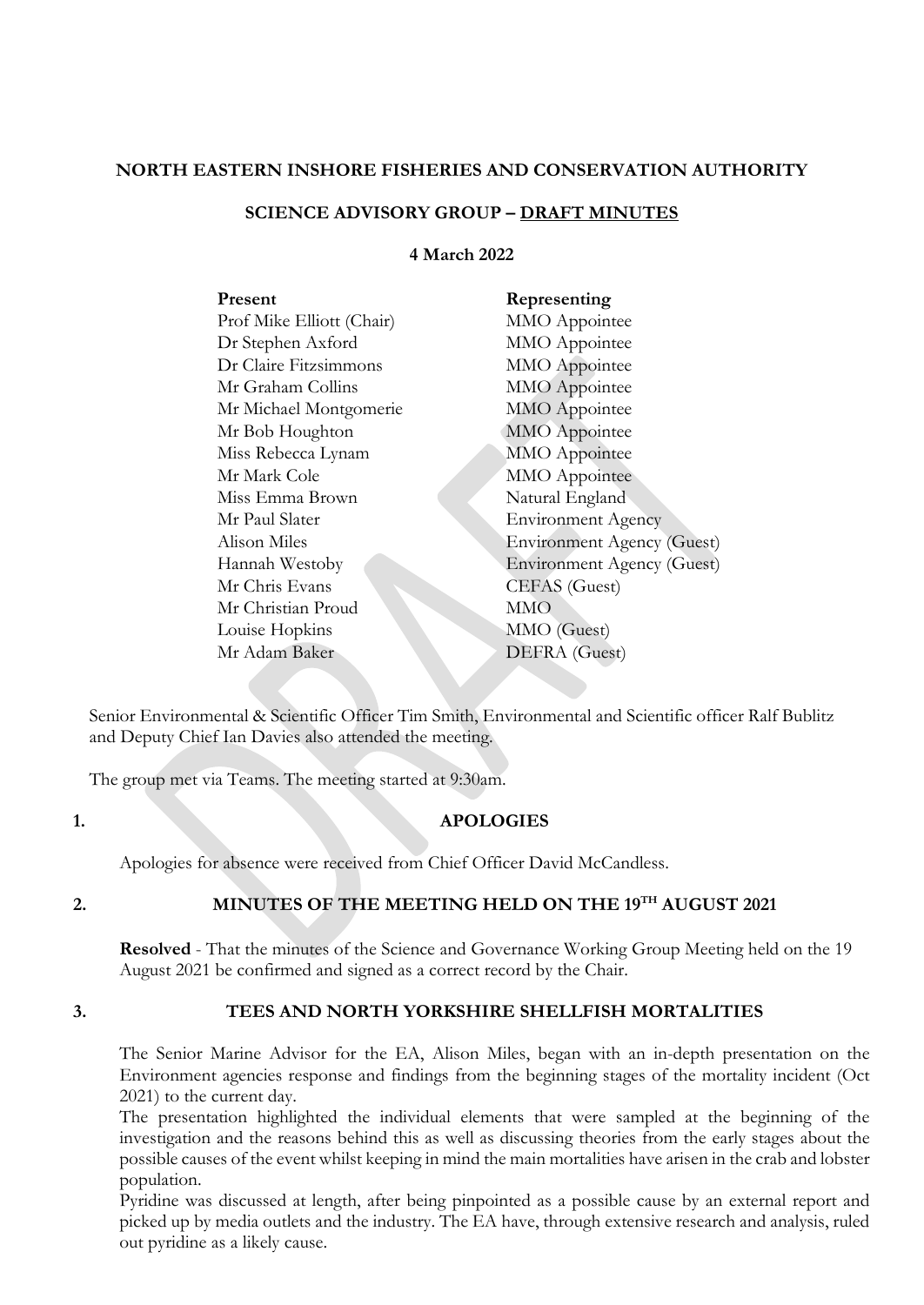Because of the in-depth nature of the presentation given by the EA, members discussed how to convey the findings to industry in the best way. DEFRA, in particular, are keen to engage with industry about how communication are having an impact and to improve on this where necessary.

Adam Baker from DEFRA was introduced as the new lead of the Shellfish Mortality Industry Working Group.

CEFAS representative, Chris Evans gave a presentation to members discussing CEFAS involvement in the testing and a further explanation about the main theories to causation that have been discussed since the beginning. Particularly looking at heavy metal analysis, dredging, pyridine and algal blooms and CEFAS' analysis and findings from all of these areas.

The Senior Environmental & Scientific Officer Tim Smith provided an update on the current involvement of NEIFCA in the next steps as the investigation moves towards sustaining the fishery for the future. Tim outlined the NEIFCA's commitment to analysis of catch and effort data from previous years, looking at shellfish health and sending out questionnaires to industry to collate this information, working closely with effected fishermen and having officers constantly on the ground.

Members were informed about the introduction of the Industry Working Group, to better communicate directly with industry.

**Resolved** – **(a)** Members noted the presentations

**(b)** Members noted each agencies involvement and agreed with the strategy going forward

# **4. EUROPEAN LOBSTER SETTLEMENT INDEX PROJECT**

The Senior Environmental & Scientific Officer Tim Smith presented members with an update on the successful bid for funding for the European Lobster Settlement Index project (ELSI) in conjunction with HFIG. Members were advised that the project will primarily be focused on lobsters but could, in time, include other species. The project is the first of its kind in Europe and will be used for developing a predictive metric for the future of the species. Initial stages of the project will be to develop the equipment needed to conduct the research. A member suggested North Western IFCA could have some monitoring information that could be useful.

**Resolved – (a)** Members noted the presentation. **(b)** Members supported the plan for the project.

# **5. NEIFCA ANNUAL RESEARCH PLAN 2022/2023**

The Senior Environmental & Scientific Officer Tim Smith presented the draft annual research plan for 2022/2023. The plan includes additional evidence gathering in response to the Tees and North Yorkshire Shellfish Mortalities. Some workstreams have been removed from the plan as they are considered development areas with no specific outputs planned for the coming years. The newly funded ELSI project has been added to the plan.

There will be a workshop in the coming months focusing on Aquaculture Strategy.

New NEIFCA scientific officers Ralf Bublitz and Samira Anand were introduced to members.

**Resolved –** Members approved the annual plan

### **6. HUMBER FISHING BYELAW REVIEW – SPURN EELGRASS**

The Senior Environmental & Scientific Officer Tim Smith discussed the proposed extension to the Spurn Point Seagrass area. Annual surveys of the eelgrass bed have been conducted in conjunction with Yorkshire Wildlife Trust since the introduction of the byelaw, with data compared across years to determine the stability (number of years present) of the eelgrass bed. The initial boundary of the protected areas was defined based on the presence of the eelgrass bed in 2014. There is now sufficient data to indicate stable presence of eelgrass outside the existing protected area. To ensure sufficient protection of the designated feature officers propose altering the offshore extent of the protected area.

**Resolved** – **(a)** Members noted the presentation